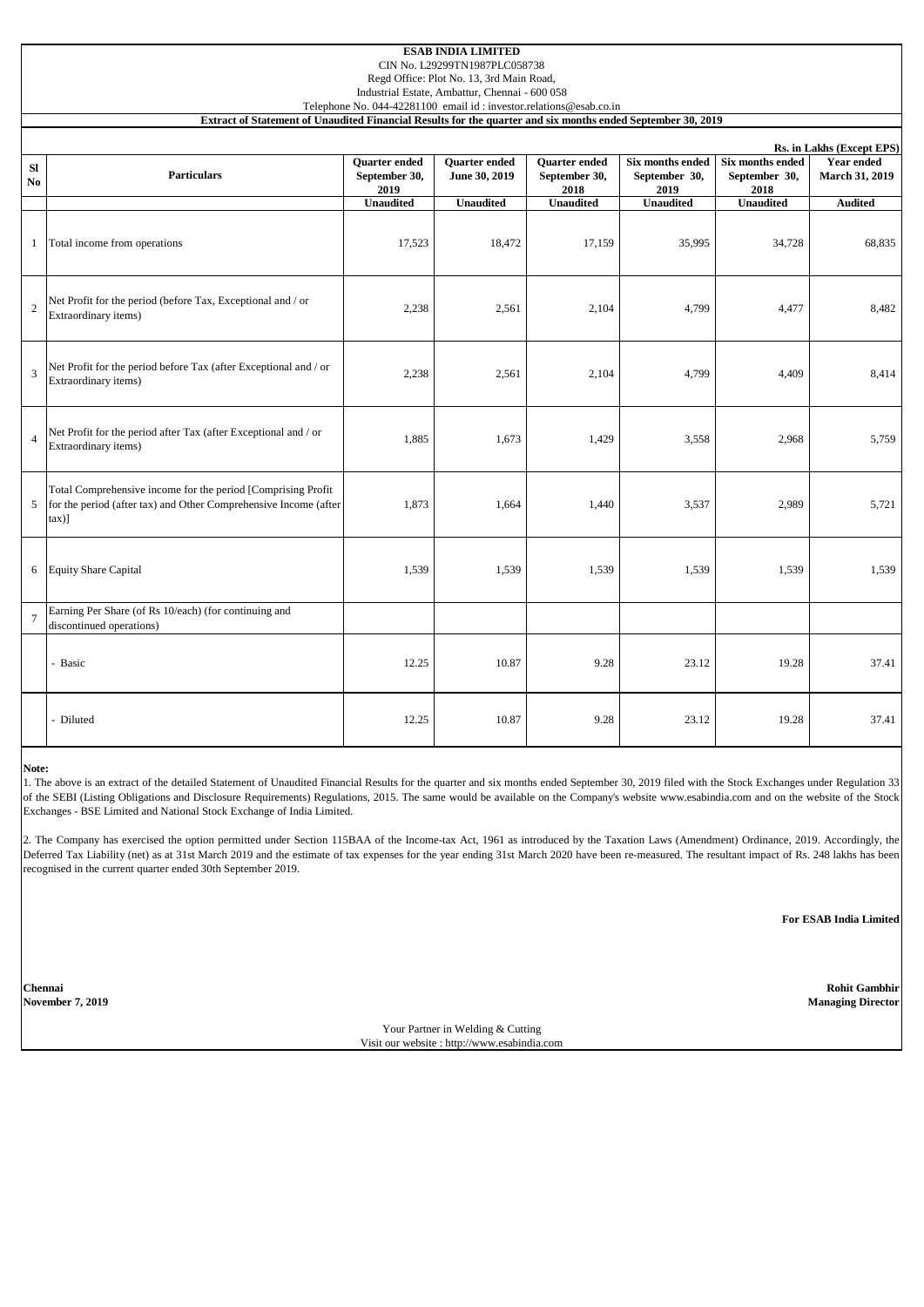|  | <b>ESAB INDIA LIMITED</b> |  |  |  |  |  |  |  |  |  |
|--|---------------------------|--|--|--|--|--|--|--|--|--|
|  |                           |  |  |  |  |  |  |  |  |  |

CIN No. L29299TN1987PLC058738

Regd Office: Plot No. 13, 3rd Main Road, Industrial Estate, Ambattur, Chennai - 600 058

Telephone No. 044-42281100 email id : investor.relations@esab.co.in

**Statement of Unaudited Financial Results for the quarter and six months ended September 30, 2019**

|                                                                              |                                               |                                       |                                               |                                           |                                                  | Rs. in Lakhs (Except EPS)                  |
|------------------------------------------------------------------------------|-----------------------------------------------|---------------------------------------|-----------------------------------------------|-------------------------------------------|--------------------------------------------------|--------------------------------------------|
| <b>Particulars</b>                                                           | <b>Ouarter</b> ended<br>September 30,<br>2019 | <b>Ouarter</b> ended<br>June 30, 2019 | <b>Ouarter</b> ended<br>September 30,<br>2018 | Six months ended<br>September 30,<br>2019 | <b>Six months ended</b><br>September 30,<br>2018 | <b>Year ended</b><br><b>March 31, 2019</b> |
|                                                                              | <b>Unaudited</b>                              | <b>Unaudited</b>                      | <b>Unaudited</b>                              | <b>Unaudited</b>                          | <b>Unaudited</b>                                 | <b>Audited</b>                             |
|                                                                              |                                               |                                       |                                               |                                           |                                                  |                                            |
| Revenue from contract with customers                                         | 17,253                                        | 18,126                                | 16,642                                        | 35,379                                    | 33,809                                           | 67,163                                     |
| Other income                                                                 | 270                                           | 346                                   | 517                                           | 616                                       | 919                                              | 1,672                                      |
| <b>Total income from operations</b>                                          | 17,523                                        | 18,472                                | 17,159                                        | 35,995                                    | 34,728                                           | 68,835                                     |
| <b>Expenses</b>                                                              |                                               |                                       |                                               |                                           |                                                  |                                            |
| Cost of raw materials and components consumed                                | 8,118                                         | 9,166                                 | 8,557                                         | 17,284                                    | 17,056                                           | 35,958                                     |
| Cost of traded goods sold                                                    | 2,227                                         | 2,457                                 | 1,744                                         | 4,684                                     | 4,137                                            | 7,084                                      |
| (Increase)/decrease in inventories of work-in-progress<br>and finished goods | 599                                           | (57)                                  | 330                                           | 542                                       | 415                                              | 78                                         |
| Employee benefits expense                                                    | 1,829                                         | 1,931                                 | 1,704                                         | 3,760                                     | 3,394                                            | 7,004                                      |
| Finance cost                                                                 | 11                                            | 9                                     |                                               | 20                                        |                                                  |                                            |
| Depreciation and amortisation expense                                        | 321                                           | 326                                   | 277                                           | 647                                       | 530                                              | 1,070                                      |
| Other expenses                                                               | 2,180                                         | 2,079                                 | 2,443                                         | 4,259                                     | 4,719                                            | 9,159                                      |
| <b>Total expenses</b>                                                        | 15,285                                        | 15,911                                | 15,055                                        | 31,196                                    | 30,251                                           | 60,353                                     |
| Profit before exceptional items                                              | 2,238                                         | 2,561                                 | 2,104                                         | 4,799                                     | 4,477                                            | 8,482                                      |
| Less: exceptional items (refer note 5)                                       |                                               |                                       |                                               |                                           | 68                                               | 68                                         |
| Profit after exceptional items before tax                                    | 2,238                                         | 2,561                                 | 2,104                                         | 4,799                                     | 4,409                                            | 8,414                                      |
| <b>Tax expense</b>                                                           |                                               |                                       |                                               |                                           |                                                  |                                            |
| -Current tax                                                                 | 304                                           | 964                                   | 612                                           | 1,268                                     | 1,382                                            | 2,586                                      |
| -Adjustment of tax relating to earlier years                                 |                                               |                                       |                                               |                                           |                                                  | 24                                         |
| -Deferred tax expense/(credit)                                               | 49                                            | (76)                                  | 63                                            | (27)                                      | 59                                               | 45                                         |
|                                                                              | 353                                           | 888                                   | 675                                           | 1,241                                     | 1,441                                            | 2,655                                      |
| Profit for the period                                                        | 1,885                                         | 1,673                                 | 1,429                                         | 3,558                                     | 2,968                                            | 5,759                                      |
| Other comprehensive income/(expense) - net of tax                            | (12)                                          | (9)                                   | 11                                            | (21)                                      | 21                                               | (38)                                       |
| <b>Total comprehensive income</b>                                            | 1,873                                         | 1,664                                 | 1,440                                         | 3,537                                     | 2,989                                            | 5,721                                      |
| Paid up equity share capital (Face value of Rs. 10)<br>each)                 | 1,539                                         | 1,539                                 | 1,539                                         | 1,539                                     | 1,539                                            | 1,539                                      |
| Reserves and surplus (i.e other equity)<br><b>Networth</b>                   |                                               |                                       |                                               |                                           |                                                  | 25,120<br>26,659                           |
| Earnings per equity share (EPS)                                              |                                               |                                       |                                               |                                           |                                                  |                                            |
| Basic and diluted (in Rs.)                                                   | 12.25                                         | 10.87                                 | 9.28                                          | 23.12                                     | 19.28                                            | 37.41                                      |
| Weighted average number of shares (Nos.)                                     | 15,393,020                                    | 15,393,020                            | 15,393,020                                    | 15,393,020                                | 15,393,020                                       | 15,393,020                                 |
| Par value of equity share (in Rs.)                                           | 10                                            | 10                                    | 10                                            | 10                                        | 10                                               | 10                                         |
|                                                                              |                                               |                                       |                                               |                                           |                                                  |                                            |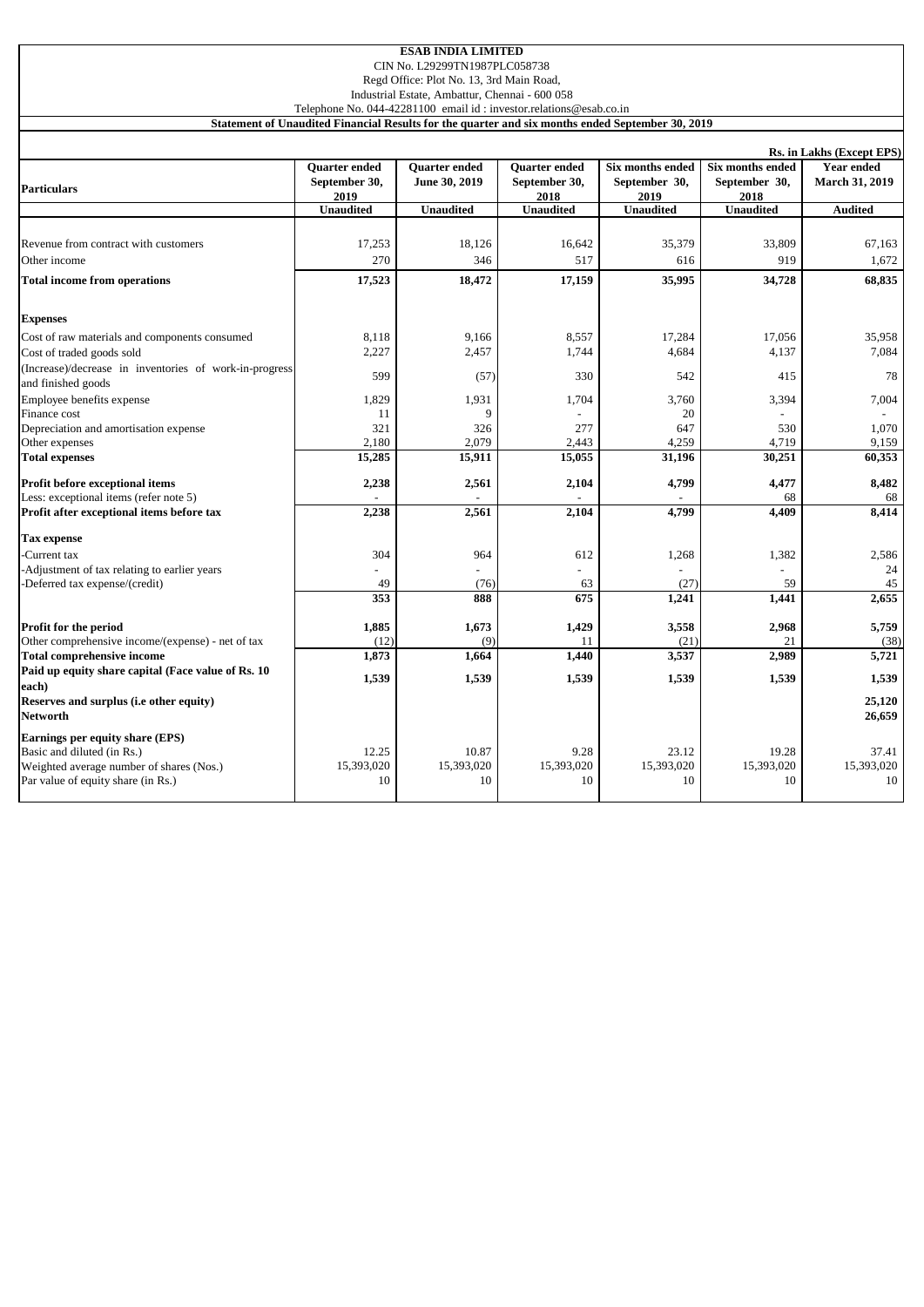CIN No. L29299TN1987PLC058738

Regd Office: Plot No. 13, 3rd Main Road,

Industrial Estate, Ambattur, Chennai - 600 058

Telephone No. 044-42281100 email id : investor.relations@esab.co.in

**Statement of Unaudited Financial Results for the quarter and six months ended September 30, 2019**

| <b>Statement of Assets and Liabilities</b>                                                 |                    | Rs. in Lakhs   |
|--------------------------------------------------------------------------------------------|--------------------|----------------|
|                                                                                            | As at              | As at          |
|                                                                                            | September 30, 2019 | March 31, 2019 |
| <b>Particulars</b>                                                                         | <b>Unaudited</b>   | <b>Audited</b> |
| <b>Assets</b>                                                                              |                    |                |
| <b>Non-current assets</b>                                                                  |                    |                |
| Property, plant and equipment                                                              | 8,574              | 8,118          |
| Capital work in progress                                                                   | 254                | 314            |
| Intangible assets                                                                          | 181                | 194            |
| Financial assets                                                                           |                    |                |
| (i) Other financial assets                                                                 | 1,263              | 513            |
| Deferred tax assets (net)                                                                  | 175                | 141            |
| Other assets                                                                               | 149                | 326            |
|                                                                                            | 10,596             | 9,606          |
| <b>Current assets</b>                                                                      |                    |                |
| Inventories                                                                                | 6,372              | 6,815          |
| Financial assets                                                                           |                    |                |
| (i) Investments                                                                            | 6,844              | 3,026          |
| (ii) Loans                                                                                 |                    | 3,850          |
| (iii) Trade receivables                                                                    | 7,303              | 6,362          |
| (iv) Cash and cash equivalents                                                             | 3,078              | 4,307          |
| (v) Bank balances other than (iv) above                                                    | 7,099              | 1,308          |
| (vi) Other financial assets                                                                | 220                | 228            |
| Other assets                                                                               | 1,357              | 1,674          |
| Current tax assets (net)                                                                   | 452                | 491            |
|                                                                                            | 32,725             | 28,061         |
|                                                                                            |                    |                |
| Asset held for sale                                                                        | 209                | 209            |
|                                                                                            |                    |                |
| <b>Total assets</b>                                                                        | 43,530             | 37,876         |
|                                                                                            |                    |                |
| <b>Equity and liabilities</b>                                                              |                    |                |
| <b>Equity</b>                                                                              |                    |                |
| Equity share capital                                                                       | 1,539              | 1,539          |
| Other equity                                                                               | 28,657             | 25,120         |
| <b>Total equity</b>                                                                        | 30,196             | 26,659         |
| <b>Non-current liabilities</b>                                                             |                    |                |
| Long term provisions                                                                       | 414                | 362            |
|                                                                                            | 414                | 362            |
|                                                                                            |                    |                |
| <b>Current liabilities</b>                                                                 |                    |                |
| <b>Financial Liabilities</b>                                                               |                    |                |
| Trade payables                                                                             |                    |                |
| (A) total outstanding dues of micro enterprises and small enterprises                      | 1,052              | 1,314          |
| (B) total outstanding dues of creditors other than micro enterprises and small enterprises | 9,102              | 7,129          |
| Other financial liabilities                                                                | 224                | 213            |
| Short term provisions                                                                      | 873                | 929            |
| Liabilities for Current tax (net)                                                          | 107                | 131            |
| Other current liabilities                                                                  | 1,562              | 1,139          |
|                                                                                            | 12,920             | 10,855         |
|                                                                                            |                    |                |
| <b>Total liabilities</b>                                                                   | 13,334             | 11,217         |
| <b>Total equity and liabilities</b>                                                        | 43,530             | 37,876         |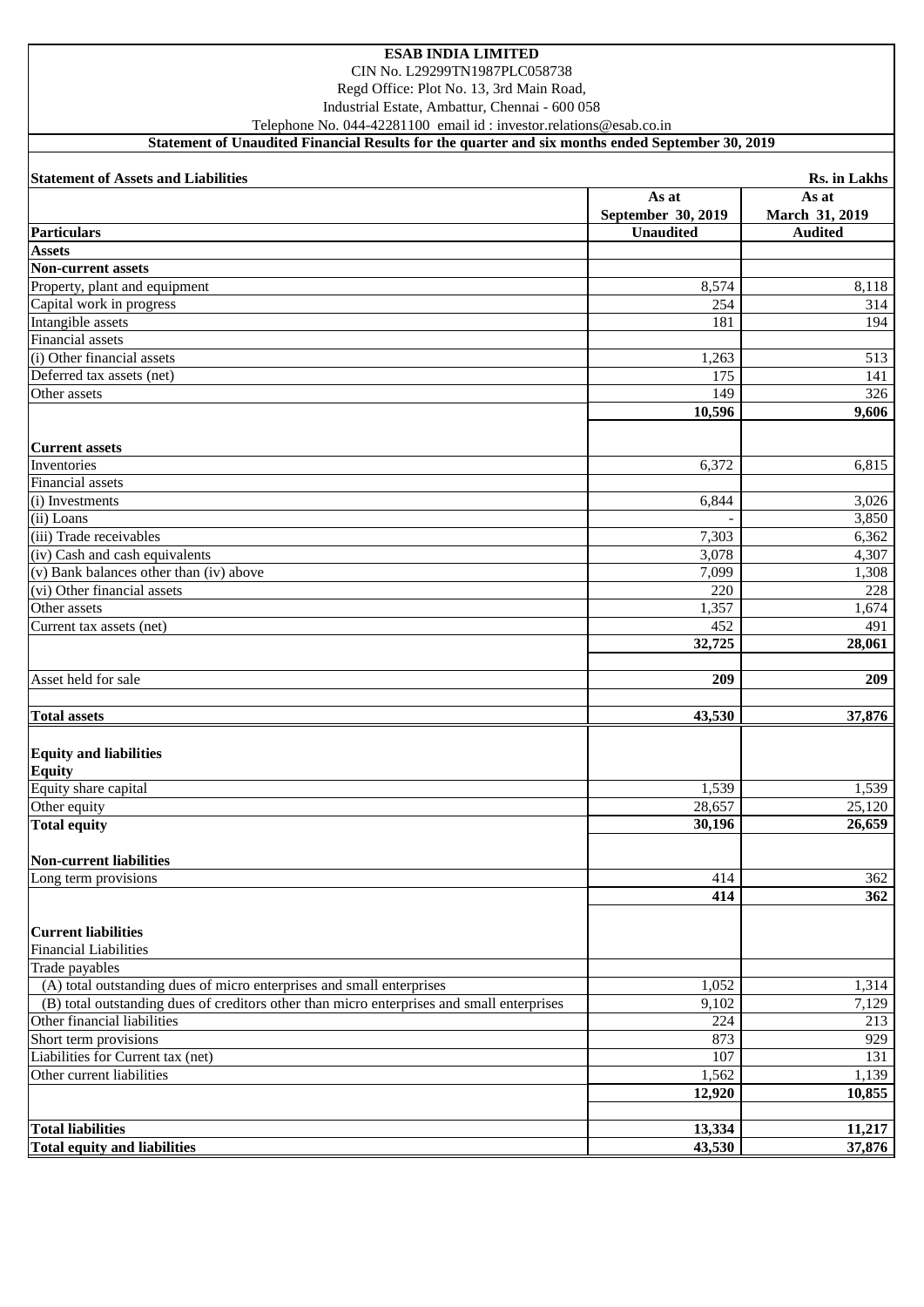CIN No. L29299TN1987PLC058738

Regd Office: Plot No. 13, 3rd Main Road,

Industrial Estate, Ambattur, Chennai - 600 058

Telephone No. 044-42281100 email id : investor.relations@esab.co.in

**Statement of Unaudited Financial Results for the quarter and six months ended September 30, 2019**

| Unaudited statement of Cashflows statements as at 30th September, 2019        |                      | Rs. in Lakhs         |
|-------------------------------------------------------------------------------|----------------------|----------------------|
|                                                                               | For the period ended | For the period ended |
|                                                                               | 30 September, 2019   | 30 September, 2018   |
| <b>Particulars</b>                                                            | <b>Unaudited</b>     | <b>Unaudited</b>     |
| A. Cash flow from Operating activities:                                       |                      |                      |
| Profit before tax after exceptional items                                     | 4,799                | 4,409                |
| Adjustments to reconcile profit before tax to net cash flows:                 |                      |                      |
| Dividend from investments                                                     | (162)                | (241)                |
| Fair value of investments                                                     | (12)                 | (38)                 |
| Profit on sale of investments                                                 |                      | (2)                  |
| (Profit)/loss on sale of property, plant and equipment                        |                      | 35                   |
| Unrealised foreign exchange gain                                              | (52)                 | (24)                 |
| Provision/(Write back) of provision for doubtful receivables                  | (78)                 |                      |
| Interest on bank deposits and others                                          | (130)                | (98)                 |
| Interest from loan to related party                                           | (69)                 | (201)                |
| Unwinding of finance cost                                                     |                      | (4)                  |
| Finance cost                                                                  | 20                   |                      |
| Depreciation of property, plant and equipment                                 | 601                  | 486                  |
| Amortisation of intangible assets                                             | 46                   | 44                   |
| Provision for warranty                                                        | 43                   | 153                  |
| Impairment loss on property, plant and equipment                              |                      | 68                   |
|                                                                               |                      |                      |
| Working capital adjustments:                                                  |                      |                      |
| (Increase)/decrease in inventories                                            | 443                  | 1,030                |
| (Increase)/decrease in trade receivables                                      | (837)                | (394)                |
| (Increase)/decrease in other financial assets                                 | (34)                 | 18                   |
| (Increase)/decrease in other assets                                           | 480                  | (296)                |
| Increase/(decrease) in trade payables                                         | 1,736                | 1,036                |
| Increase/(decrease) in other financial liabilities                            | 434                  | 5                    |
| Increase/(decrease) in provisions                                             | (74)                 | (58)                 |
| Increase/(decrease) in other current liabilities                              | (24)                 | 156                  |
|                                                                               |                      |                      |
| Operating cash flow after working capital changes                             | 7,130                | 6,084                |
| Taxes paid, net of refund                                                     | (1,253)              | (828)                |
| Net cash flows from operating activities                                      | 5,877                | 5,256                |
| <b>B.</b> Cash flow from Investing activities:                                |                      |                      |
| Capital expenditure (including capital work in progress and capital advances) | (1,017)              | (531)                |
| Proceeds from sale of property, plant and equipment                           |                      | 36                   |
| Purchase of current investments                                               | (13, 450)            | (10, 100)            |
| Proceeds from sale of current investments                                     | 9,644                | 4,890                |
| Dividend received from investments                                            | 162                  | 241                  |
| Investment in bank deposits                                                   | (7, 407)             | (1,201)              |
| Redemption/maturity of bank deposits                                          | 907                  | 1,372                |
| Interest income                                                               | 47                   | 102                  |
| Net cash flows from/(used in) investing activities                            | (11, 113)            | (5, 191)             |
|                                                                               |                      |                      |
| C. Cash flow from Financing activities:                                       |                      |                      |
| Dividend to shareholders                                                      |                      | (154)                |
| Dividend distribution tax                                                     |                      | (32)                 |
| Loan to related party                                                         |                      | (750)                |
| Repayment from loan to related party                                          | 3,850                |                      |
| Interest received from loan to related party                                  | 157                  | 175                  |
| Net cash flows used in financing activities                                   | 4,007                | (761)                |
|                                                                               |                      |                      |
| Net increase/(decrease) in cash and cash equivalents                          | (1,229)              | (696)                |
| Cash and cash equivalents at the beginning of the year                        | 4,307                | 3,713                |
| Cash and cash equivalents at year end                                         | 3,078                | 3,017                |